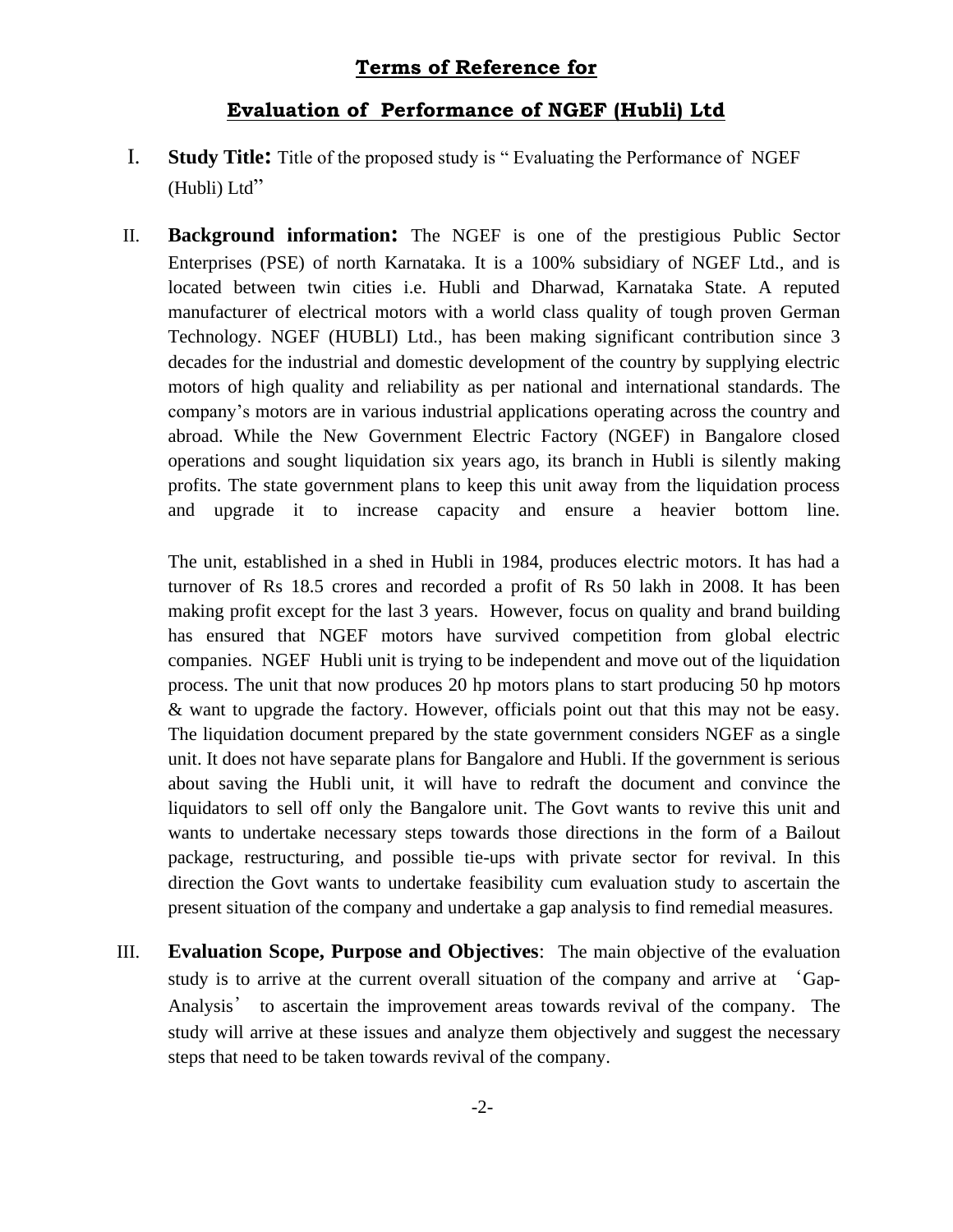- IV. **Evaluation Questions**: Based on the objectives, the evaluation questions are framed as mentioned hereunder:
	- a. Whether the objectives set for the company have been achieved? If yes, to what extent and if no, why not?
	- b. What are the inherent causes (internal & extraneous) of sickness of the unit?
	- c. Is there any correlation between financial performance with the achievements/non-achievements of the objectives for which the company was set up?
	- d. Are the prescribed quality standards of deliverables maintained?
	- e. How satisfied are the consumers with the products of the Company?
	- f. What are the steps taken by management to address sickness issues? Are they effective?
	- g. Whether the rehabilitation measures taken by the Govt are effective? What are they?
	- h. What are the key factors impacting the bottom-line of the Organization?
	- i. What measures need to be taken to improve the balance sheet of the Company?
	- j. What areas of the Organization needs restructuring? What measures need to be taken for restructuring?
	- k. Is there a scope for technical collaboration or marketing tie-ups with other suitable organizations in the private sector?
	- l. What is the roadmap for revival and the timeline involved?
	- m. What are the possible consequences of revival  $\&$  restructuring on the stakeholders including employees?

**Evaluation Methodology**: The evaluator is required to analyze the operational and financial performance of the company for the past 5 years. The evaluator along with his team will do a walkthrough of various departments & wings of the Company and meet employees at various levels & elicit information through a structured questionnaire. They evaluator should have at least one qualified Electrical Engineer/Power Engineer/Electronics and Electrical Engineer for conducting this study.

In addition, the evaluator should interview at least 10% of the stake holders with whom the products of the company are supplied and material procured. The company will revisit various MIS & Reports to arrive at the data of the Company for the last 5 years, cross check the data validity appropriately, and analyze the same. A few key areas may be visited and their performance efficiency assessed. The evaluator will examine its business model and draw broad inferences and suggest the best model for operation of the Company. This are inclusive methods, not exhaustive.

V. **Deliverables and Time Schedule**: NGEF (Hubli) will provide the required information and data to the consultant who is expected to adhere to the following timelines and deliverables